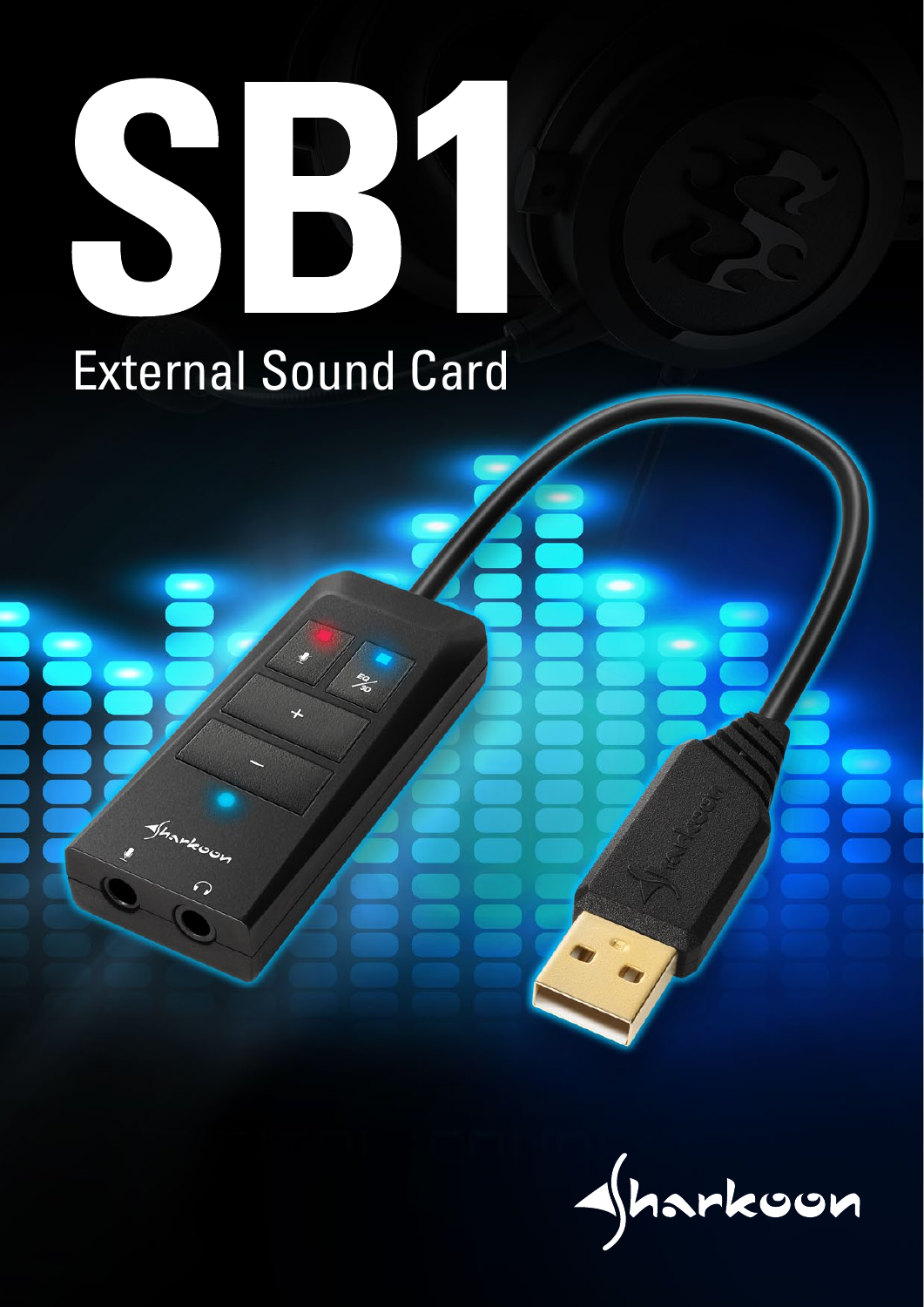### **Smart Upgrade for Headsets**

Hardware Equalizer

3.5 mm Microphone Jack (TRS)

3.5 mm Stereo Jack or TRRS

Gold-Plated USB Plug

The SB1 from Sharkoon is an external USB sound card that quickly and easily transforms a headset, with conventional 3.5 mm stereo jacks or a 3.5 mm TRRS stereo jack, into a USB headset. Because the SB1 is compact enough to fit into any trouser pocket, you can always have your own sound card with you wherever you go – and enjoy your familiar sound settings from many other devices which have a USB port. The SB1 is much more than just a USB adapter: Via the extra-large switches, the volume can be quickly adjusted, independently of the sound controls of computer software. Likewise, a connected microphone can be quickly muted whenever necessary. And those who want to completely tune the sound as desired can do this, at the touch of a button, with the integrated hardware equalizer. For all these functions, the SB1 does not require a driver, and can be operated with Windows, Linux, Mac OS and PlayStation 4.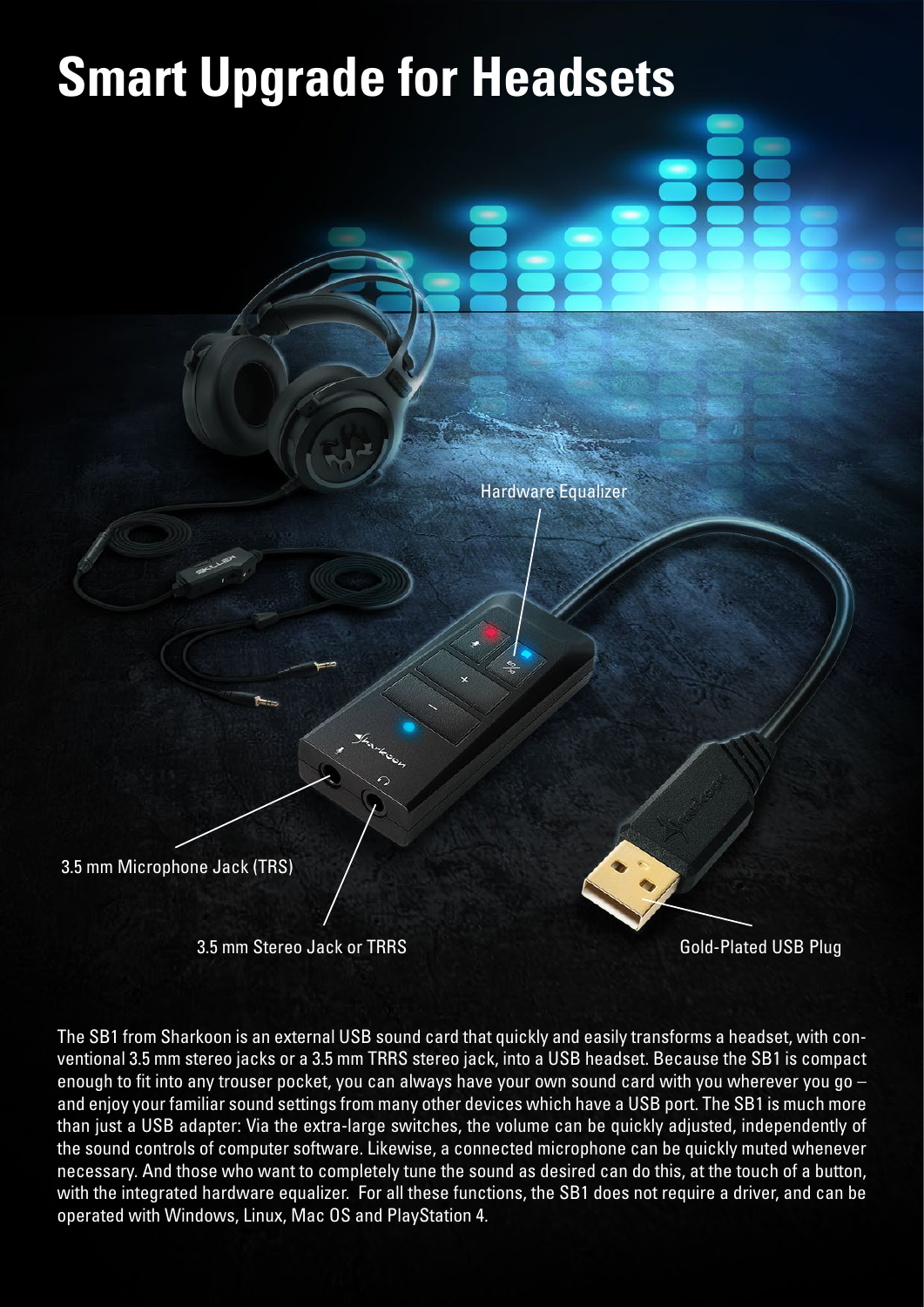### **Also on Board: Hardware Equalizer and Surround Effects**

EQ<br>So

 $\overline{\mathbf{x}}$ 





Download under: www.sharkoon.com



The hardware equalizer has eight presets to alter the headset's sound. These can be selected with the push of a button and provide modified highs and lows in addition to the desired virtual surround mode. For those who would like to be a little more specialized, a resource-efficient, user-friendly software is available for Windows systems, offering additional virtual surround effects tuned to games, films and music.